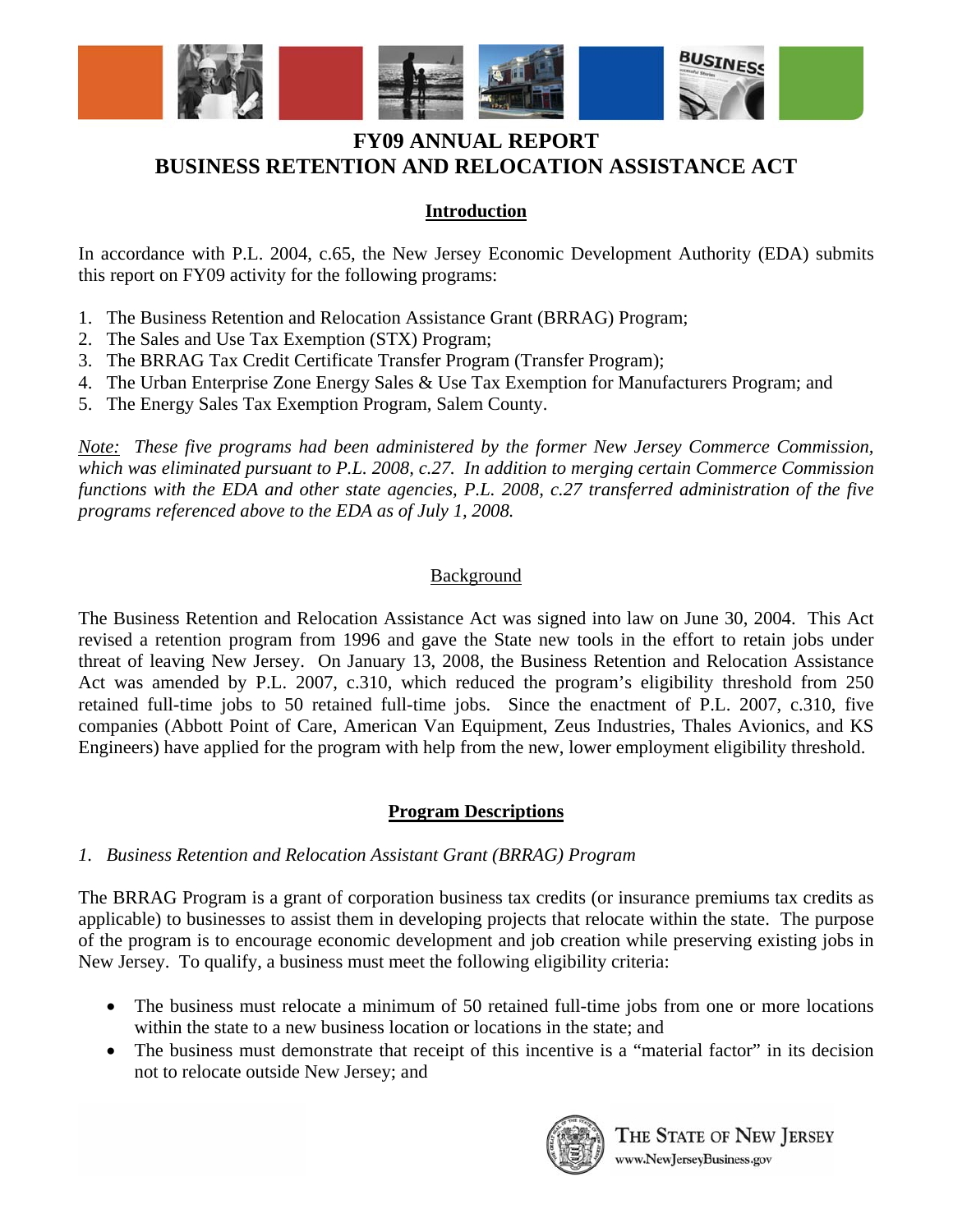

## **Program Descriptions (continued)**

- The business or a predecessor entity must have operated in New Jersey for at least 10 years prior to filing an application; and
- Businesses are required to retain the relocation project jobs for a five-year period pursuant to a Project Agreement contract with the EDA.

The amount of the grant for a business relocating between 50 and 499 full-time employees can be up to \$1,500 per job and is scored based on a number of factors, such as the type of industry, quality of the jobs, and consistency with New Jersey's *Smart Growth* policies. Businesses relocating 500 or more full-time workers receive a tax credit of \$1,500 per job retained. Businesses relocating 2,000 jobs or more into a designated urban center can qualify for a "bonus grant" of 50 percent in addition to their base grant amount.

The BRRAG program caps the tax credits that can be issued during any single fiscal year in New Jersey at \$20 million. Moreover, the credits issued to a business can be applied in the tax year issued or the tax year following issuance. The program rules also have a recapture or "claw back" provision for businesses that do not retain the necessary number of jobs for the agreed upon five-year period or that are otherwise in default according to the Project Agreement contract.

## *2. Sales and Use Tax Exemption (STX) Program*

Under this program, qualifying businesses are exempt from sales and use tax for eligible property located or placed at a business location for a construction and/or renovation project. The sales tax exemption certificate, which applies only to property purchased for installation at the approved project, allows the business to purchase machinery, equipment, furniture, fixtures, and building materials for the project location without the imposition of sales and use tax. The exemption expires once the new facility is ready for occupancy. This program has a benefit recapture provision for businesses that do not retain the required number of jobs for five years or that default on other program conditions and requirements. To qualify for the program, a business must meet the following eligibility criteria:

- Businesses are required to have 1,000 or more employees in New Jersey and relocate 500 or more to a new location; or
- Life science, pharmaceutical, and manufacturing companies are eligible for the STX if they relocate 250 employees or more to a new research and development facility, a new headquarters, or a new manufacturing facility; and



THE STATE OF NEW JERSEY www.NewJerseyBusiness.gov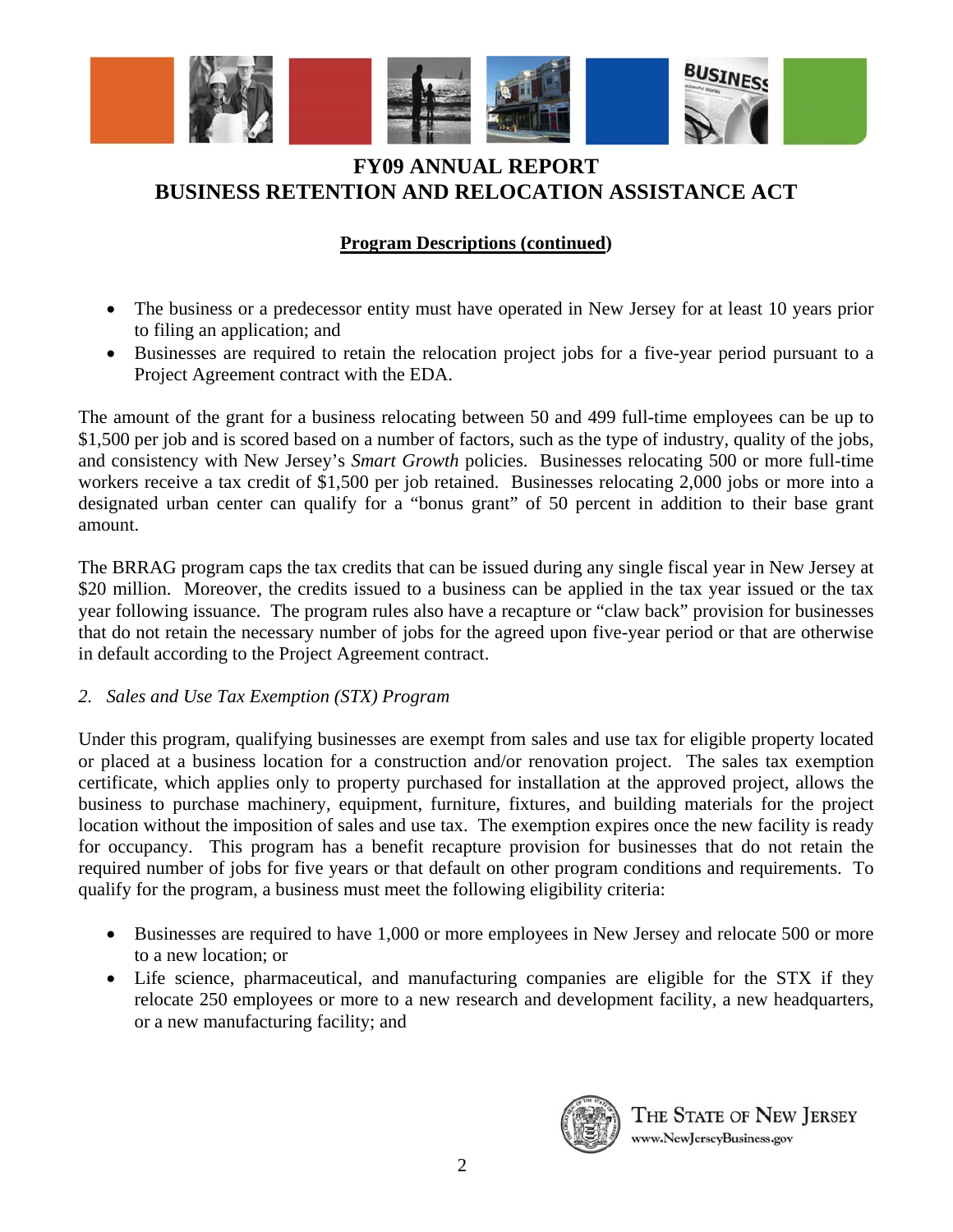

## **Program Descriptions (continued)**

- The project is located in a *Smart Growth* area as defined by the State Development and Redevelopment Plan; and
- The business must demonstrate that receipt of this incentive is a significant financial inducement in its decision not to relocate outside New Jersey; and
- Businesses must retain the relocation project jobs for a five-year period pursuant to a Project Agreement contract with the EDA.

## *3. BRRAG Tax Credit Certificate Transfer Program (Transfer Program)*

The Transfer Program allows companies with unused tax credits to surrender those credits for use by other businesses, provided that the taxpayer receiving the surrendered tax credits is not affiliated with the business that is surrendering its tax credits. The tax credits may be used by the company buying the credits in exchange for private financial assistance equal to at least 75 percent of the amount of the surrendered tax credit. The private financial assistance can be used to assist in the funding of costs incurred by the relocating business.

## *4.* **Urban Enterprise Zone Energy Sales & Use Tax Exemption for Manufacturers Program**

This program provides an exemption of sales and use tax for retail sales of electricity and natural gas and their transport for eligible manufacturing businesses located in a New Jersey Urban Enterprise Zone (UEZ). To qualify for the program, a business must meet the following eligibility criteria:

- Manufacturers must be located in a UEZ with 250 or more employees, half of whom must be directly employed in the manufacturing process or be a vertically integrated combination of businesses within a single Redevelopment Area manufacturing a single product that together employ at least 250 people, half of whom must be directly employed in a manufacturing process.
- Manufacturers must have UEZ certification and the electricity and natural gas must be consumed at the UEZ certified site.

## 5. *Energy Sales Tax Exemption Program, Salem County*

Under this program, manufacturers in Salem County with 50 or more employees, at least 50 percent of whom are directly involved in the manufacturing process, are eligible for a sales tax exemption for electric and gas purchases.



THE STATE OF NEW JERSEY www.NewJerseyBusiness.gov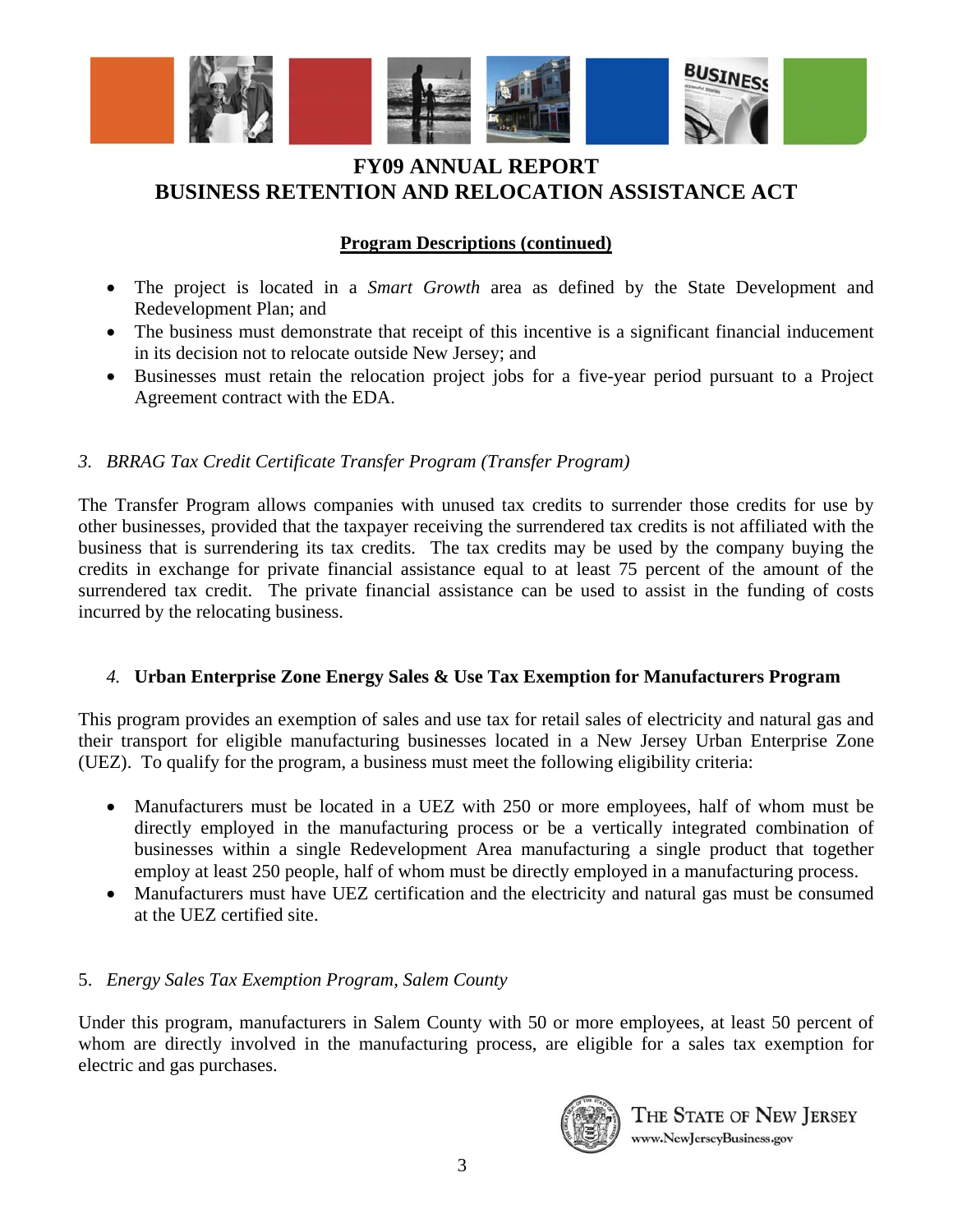

## **Jobs Retained FY09 BRRAG Programs**

Five new job retention Project Agreement contracts were entered into in FY09 with five separate companies. These five projects represent \$40.8 million of new capital investment, over \$35 million in retained state income tax revenue, and the retention of over 1,500 jobs in the Garden State. Following are the five companies that executed BRRAG Project Agreement contracts in FY09:

#### **TABLE 1**

| Company                 | <b>Industry</b>               | <b>Estimated</b><br><b>Benefit</b> | Capital<br><b>Investment</b> | <b>Income Tax</b><br><b>Retained</b><br>$5 - yrs$ | <b>Jobs</b><br><b>Retained</b> |
|-------------------------|-------------------------------|------------------------------------|------------------------------|---------------------------------------------------|--------------------------------|
| State Street Corp.      | Finance<br>Service            | \$762,000                          | \$24,936,875                 | \$20,456,435                                      | 508                            |
| Abbott Point of<br>Care | Medical<br>Device             | \$277,200                          | \$3,000,000                  | \$3,855,000                                       | 198                            |
| <b>MRS</b> Associates   | Collection<br><b>Services</b> | \$360,000                          | \$3,152,000                  | \$3,604,040                                       | 296                            |
| inVentiv Health<br>Inc. | Pharma                        | \$621,000                          | \$9,500,000                  | \$6,000,000                                       | 414                            |
| KS Engineers PC         | Engineering                   | \$101,200                          | \$300,000                    | \$1,188,710                                       | 92                             |
| <b>TOTALS</b>           |                               | \$2,121,400                        | \$40,888,875                 | \$35,104,185                                      | 1,508                          |

**\*To date, 32 BRRAGs have been executed with 31 companies for a total estimated benefit of nearly \$24 million. This assistance has resulted in the retention of just over 16,000 jobs and leveraged over \$1 billion in private investment in New Jersey. A detailed list of cumulative activity for BRRAG and STX to date can be found in Appendix A.** 

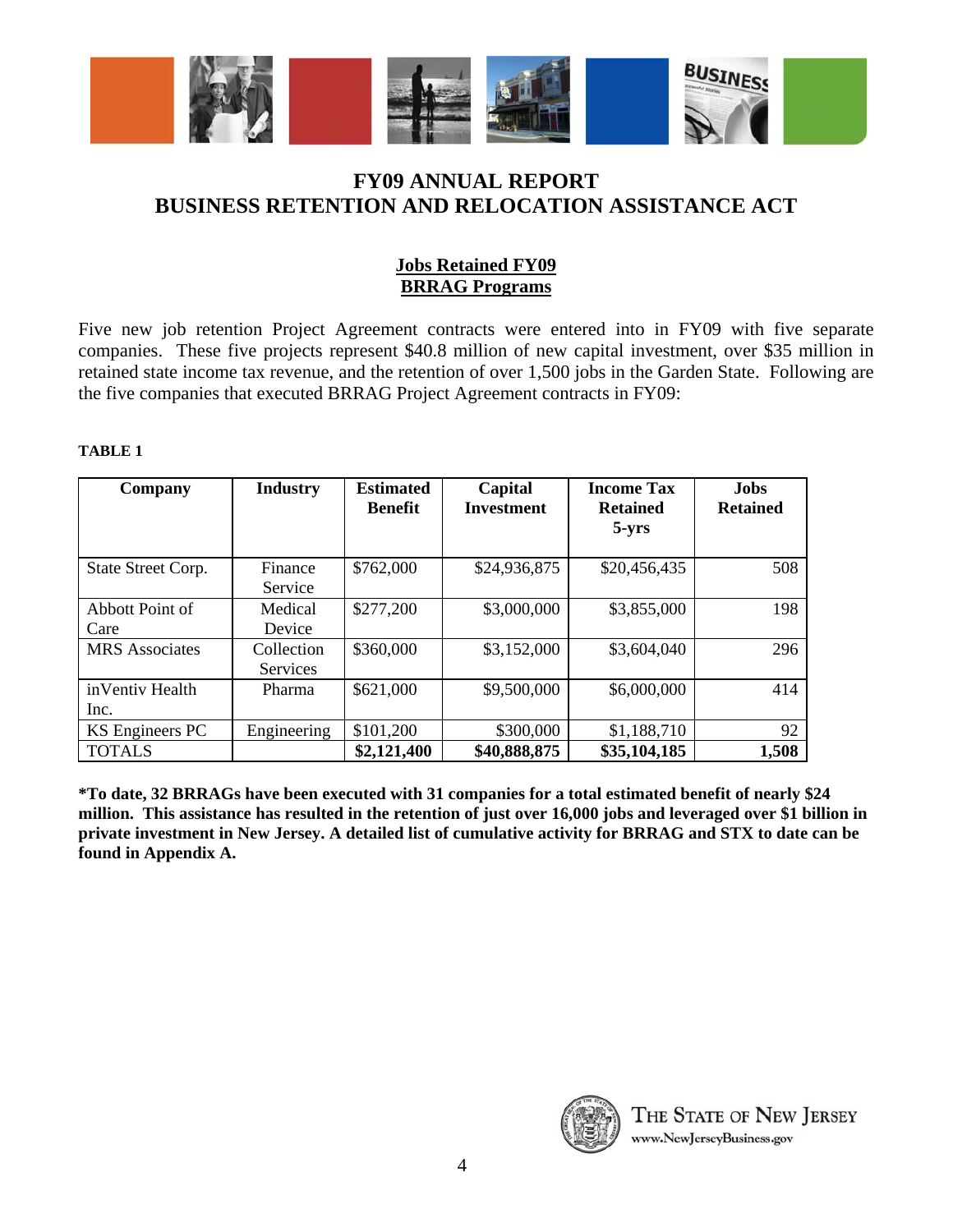

### **Project Summaries BRRAG Project Agreements Executed FY09**

- **State Street Corp.** is a leading provider of client/server-based portfolio management and accounting systems and Application service provider for global institutional investors. This project involves the consolidation of two locations into one facility in Princeton, New Jersey. The company plans to invest nearly \$25 million in this project. Pennsylvania also competed for this project.
- **Abbott Point of Care** is involved in the development, manufacturing, and marketing of proprietary blood analysis products that provide immediate diagnostic results at point of patient care locations. This project involves the relocation of 198 employees from East Windsor to a single site in Princeton. The company expects to invest \$3 million in this project. Illinois and Canada also competed for this project.
- **MRS Associates** is a nationally-licensed full service accounts receivable management company that specializes in accounts receivable management, customer relationship management, and backoffice management. This project involves the consolidation of 296 full-time employees to an office building in the Cherry Hill, Camden County area. MRS Associates plans to invest more than \$3 million and create 200 new jobs at this location. Ohio and Arizona also competed for this project.
- **inVentiv Health** provides a broad range of communications and commercialization services to assist pharmaceutical and life sciences companies in the development of new drug products and medical devices. This project involves the consolidation of 453 jobs from three Somerset County locations to a single location in Franklin Township, NJ. The company expects to invest \$9.5 million on the project.
- **KS Engineers PC** is a civil engineering, land surveying, and construction management firm. This project involves the relocation and retention of 92 full-time employees to larger space in Newark. KS Engineers estimates the project costs at \$300,000. New York also competed for this project.

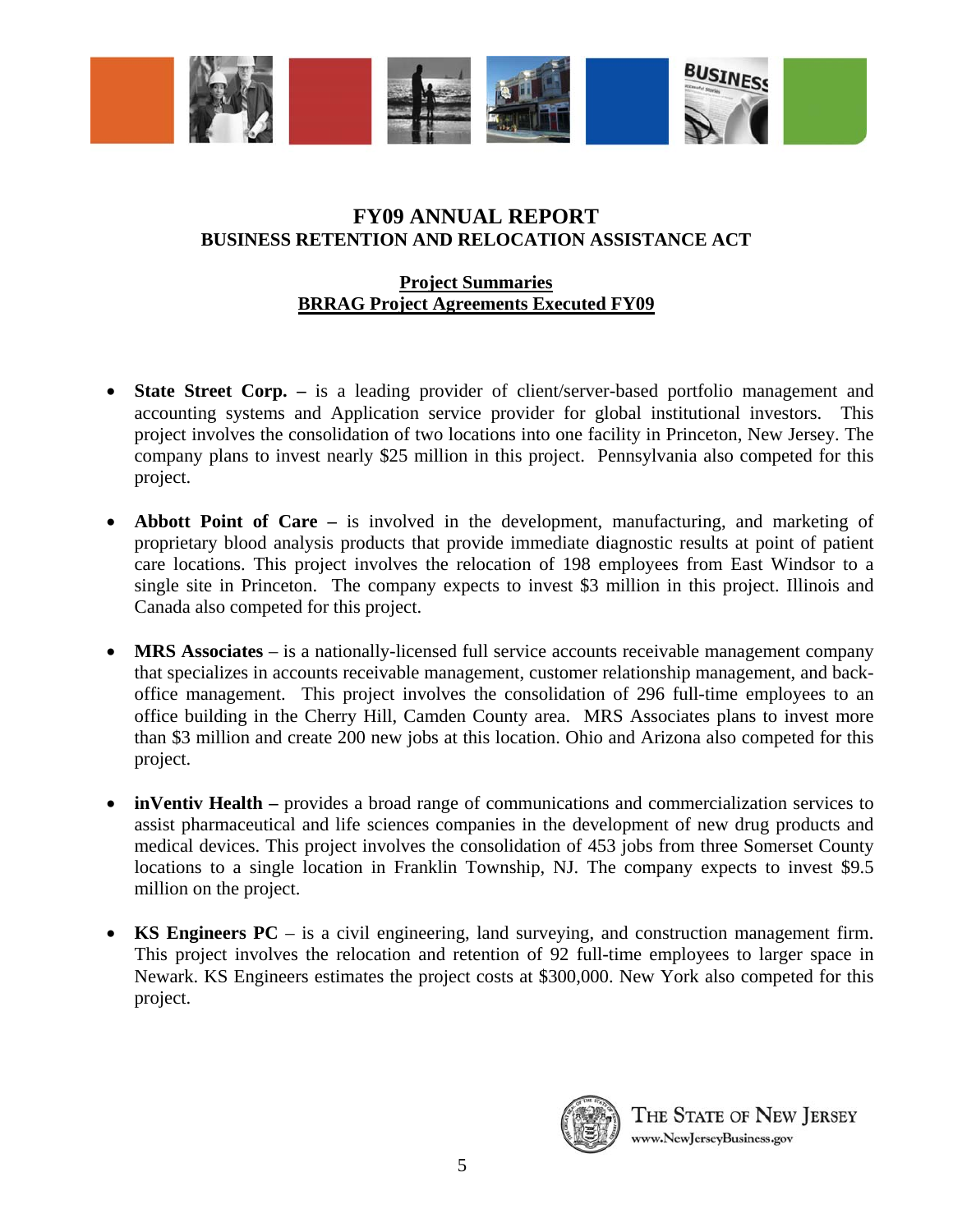

# **BRRAG Transfer Program Activity FY09**

The BRRAG Transfer Program allows companies with unused tax credits to surrender those credits for use by other businesses. The tax credits may be used by the company buying the credits in exchange for private financial assistance equal to at least 75 percent of the amount of the surrendered tax credit.

In FY09, Deloitte LLP applied to the Transfer Program to sell their unused BRRAG tax credits. Deloitte LLP completed the sale of its unused tax credits to Johnson & Johnson International.

### **TABLE 8**

| <b>Seller</b> | <b>Value of Unused</b><br><b>Tax Credits</b> | <b>Buyer</b>                          | <b>Sale Price of Tax</b><br><b>Credit</b> | <b>Sale Price as</b><br>Percentage of<br><b>Original Value</b> |
|---------------|----------------------------------------------|---------------------------------------|-------------------------------------------|----------------------------------------------------------------|
| Deloitte LLP  | \$1,233,000                                  | Johnson &<br>Johnson<br>International | \$924,750                                 | 75%                                                            |

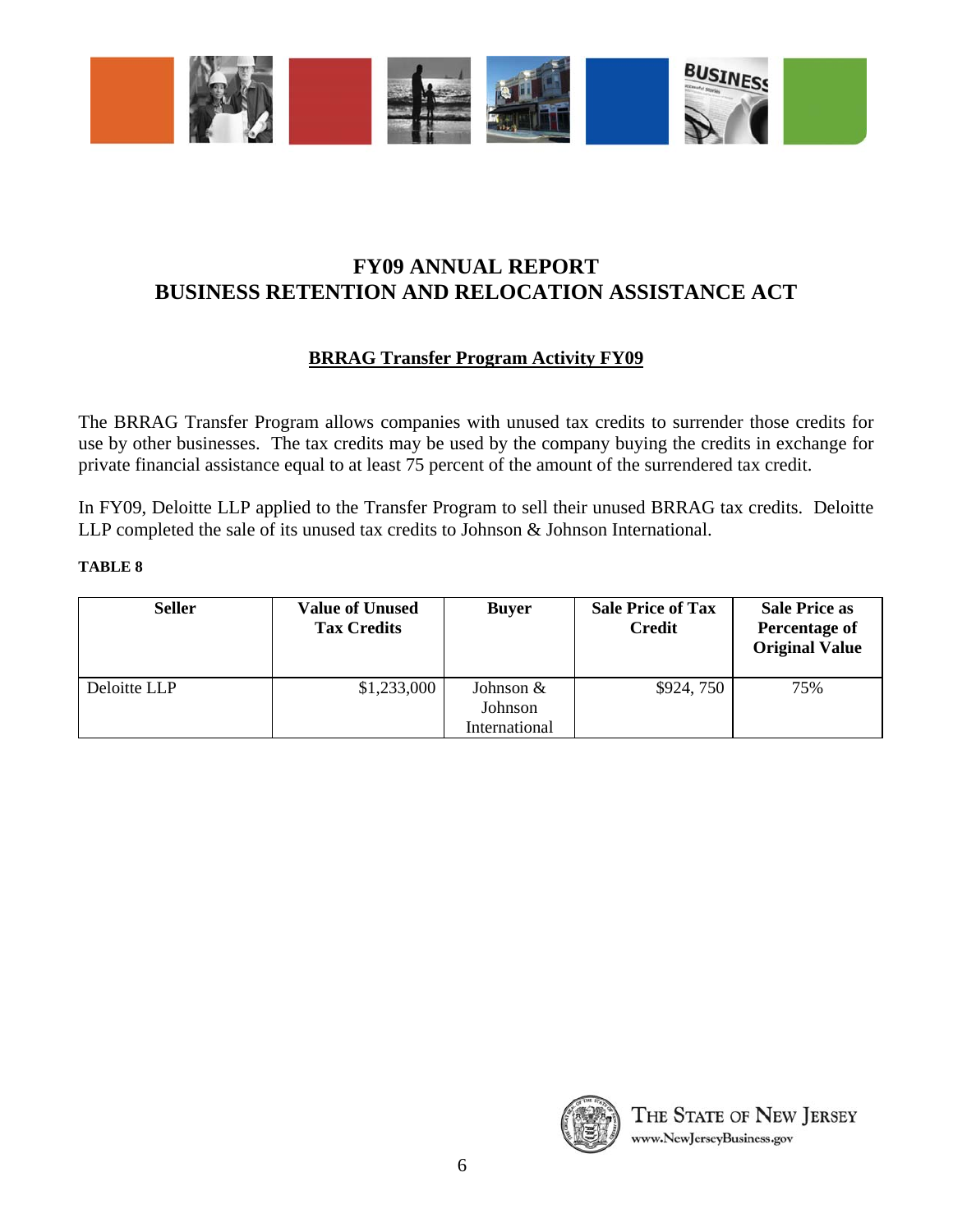

## **Urban Enterprise Zone (UEZ) Energy Sales & Use Tax Exemption for Manufacturers FY09 Program Activity**

This program provides for an exemption from sales and use tax for retail sales of electricity and natural gas and their transport consumed at UEZ-certified sites by qualified manufacturing businesses. The program eligibility criteria for UEZ-certified manufacturing businesses require at least 250 full-time personnel, at least 50 percent of whom are in the manufacturing process.

The following table identifies program participants at the conclusion of FY09 along with the estimated annual program benefit for each company:

### **TABLE 9**

| Company                 | UEZ                | County     | <b>Full-time</b> | <b>Estimated</b><br><b>Annual Benefit</b> |  |  |  |  |
|-------------------------|--------------------|------------|------------------|-------------------------------------------|--|--|--|--|
|                         |                    |            | <b>Jobs</b>      |                                           |  |  |  |  |
| Alcan Global Pharma.    | Millville          | Cumberland | 476              | \$500,000                                 |  |  |  |  |
| Anheuser-Busch          | Newark             | Essex      | 672              | \$1,575,000                               |  |  |  |  |
| Church & Dwight         | Lakewood           | Ocean      | 251              | \$1,500,000                               |  |  |  |  |
| Durand Glass Mfg        | Millville          | Cumberland | 687              | \$950,000                                 |  |  |  |  |
| General Mills/Progresso | Millville          | Cumberland | 454              | \$200,000                                 |  |  |  |  |
| Gerresheimer Glass      | Millville/Vineland | Cumberland | 968              | \$1,600,000                               |  |  |  |  |
| Leone Industries        | <b>Bridgeton</b>   | Cumberland | 317              | \$850,000                                 |  |  |  |  |
| Omni Baking Company     | Vineland           | Cumberland | 256              | \$56,000                                  |  |  |  |  |
| <b>TOTALS</b>           |                    |            | 4,617            | \$5,956,000                               |  |  |  |  |

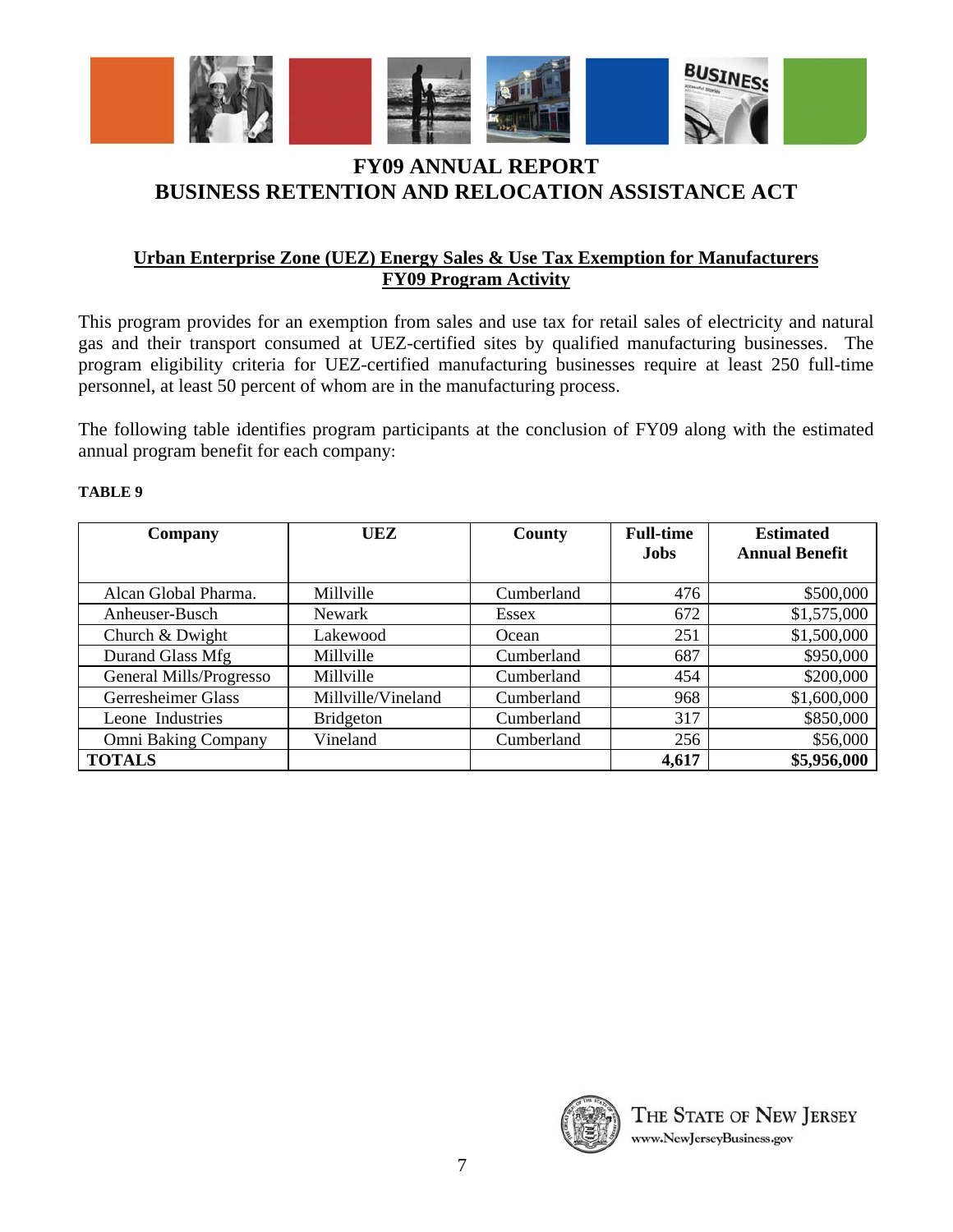

## **Energy Tax Exemption Program, Salem County FY09 Program Activity**

Under this program, manufacturers in Salem County with 50 or more employees, at least 50 percent of whom are directly involved in the manufacturing process, are eligible for a sales tax exemption for electric and gas purchases. The following chart identifies program participants and benefits provided in FY09.

#### **TABLE 10**

| Company                  | <b>Municipality</b> | <b>Full-Time</b> | <b>Estimated Annual Benefit</b> |  |  |  |  |  |
|--------------------------|---------------------|------------------|---------------------------------|--|--|--|--|--|
|                          |                     | <b>Jobs</b>      |                                 |  |  |  |  |  |
| <b>Anchor Glass</b>      | Salem City          | 350              | \$1,974,571                     |  |  |  |  |  |
| <b>B&amp;B</b> Poultry   | Pittsgrove          | 165              | \$400,000                       |  |  |  |  |  |
| Cooper-Crouse-Hinds, LLC | Salem City          | 173              | \$12,616                        |  |  |  |  |  |
| E.I. duPont de Nemours   | Pennsville          | 825              | \$900,000                       |  |  |  |  |  |
| J.E. Berkowitz, LP       | Oldmans             | 264              | \$75,950                        |  |  |  |  |  |
| Mannington Mills Inc.    | Salem City          | 598              | \$500,000                       |  |  |  |  |  |
| PolyOne Corporation      | Oldmans             | 72               | \$663,481                       |  |  |  |  |  |
| Phoenix Glass, LLC       | Pittsgrove          | 68               | \$24,850                        |  |  |  |  |  |
| Siegfried (USA), Inc.    | Pennsville          | 178              | \$186,900                       |  |  |  |  |  |
| <b>Totals</b>            |                     | 2,693            | \$4,738,368                     |  |  |  |  |  |

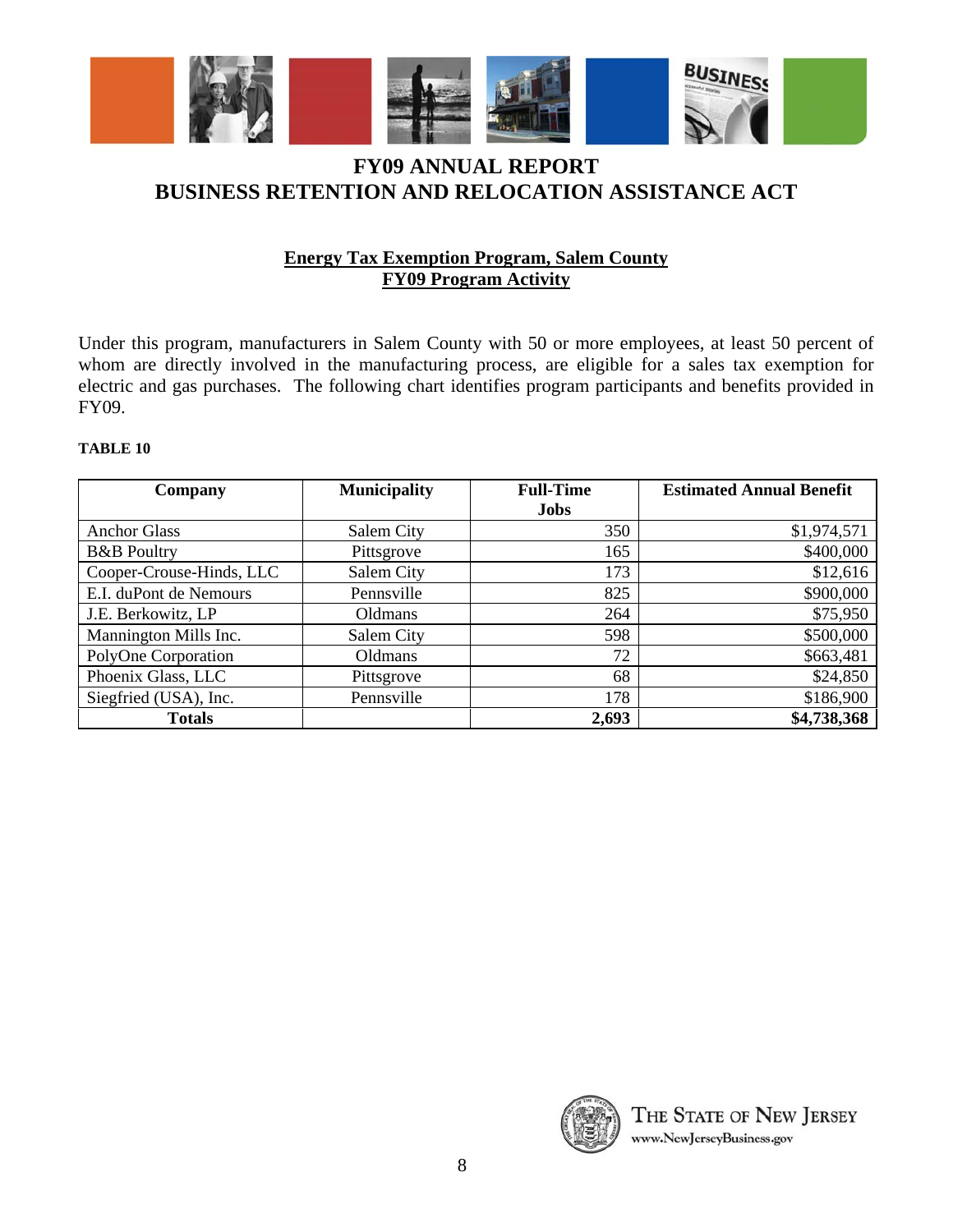### **Business Retention and Relocation Assistance Grant and Sales Tax Exemption Program Activity**

| $\overline{A}$ | в                 | $\mathbf{c}$       | D                    | E               | F.                    | G     | н.          |                 |                               |                        |              | M                 | M                    | $\mathsf{N}$      | $\circ$             |                                         | R                    |                               | <b>S</b> | T                                 | U        | $\mathsf{v}$                 |              |
|----------------|-------------------|--------------------|----------------------|-----------------|-----------------------|-------|-------------|-----------------|-------------------------------|------------------------|--------------|-------------------|----------------------|-------------------|---------------------|-----------------------------------------|----------------------|-------------------------------|----------|-----------------------------------|----------|------------------------------|--------------|
| Appl           | <b>Board</b>      | Exec Dir.          | Company              |                 | Appl                  | NJ    | <b>BEIP</b> | <b>Retained</b> | STX                           | <b>STX</b>             | <b>BRRAG</b> | <b>BRRAG TC</b>   | <b>BRRAG TC</b>      | Company           |                     | 1 Year State Income 5 Year State Income | Project              | Commitment Comp.              |          | Relocation                        |          | Legislative PW               |              |
| Date           | <b>Action</b>     | <b>Approval</b>    | Name                 | <b>Industry</b> | Type                  | Jobs  | Jobs        | Jobs            | <b>Est. Benefit</b>           | <b>Benefit to Date</b> | Est. Benefit | <b>Issue Date</b> | <b>Amount Issued</b> | <b>Investment</b> | <b>Tax Retained</b> | <b>Tax Retained</b>                     | <b>Agreement</b>     | <b>Duration Starts</b> States |          | Site                              |          | <b>County Districts Cert</b> |              |
| 1/27/2005      | 2/2/2005          | 3/2/2005           | Celgene              | Biotech         | STX                   | 440   | 600         | 266             | \$81,096                      | \$53,740               |              |                   |                      | \$4,900,000       | \$3,200,000         | \$16,000,000                            | 3/2/2005             |                               | VA,MD    | Summit                            | Union    | 21                           | $\mathbf{x}$ |
| 30.7%          | 05-34             |                    | \$1,300              |                 |                       |       |             |                 |                               | complete               |              |                   |                      |                   |                     |                                         | Amended              |                               | DE,LA    |                                   |          |                              |              |
|                |                   |                    |                      |                 |                       |       |             |                 |                               |                        |              |                   |                      |                   |                     |                                         | 12/20/2006           | 2/2/2007                      | PA,CA    |                                   |          |                              |              |
|                | 4/6/2005          |                    |                      |                 | <b>BRRAG</b>          |       |             |                 |                               |                        |              |                   |                      |                   |                     |                                         |                      |                               |          |                                   |          |                              |              |
| 3/18/2005      | 05-24             | 4/27/2005          |                      |                 |                       |       |             |                 |                               |                        | \$345,800    | 7/10/06           | \$345,800            |                   |                     |                                         | 4/17/2006            |                               |          |                                   |          |                              |              |
|                |                   |                    |                      |                 |                       |       |             |                 |                               |                        |              |                   |                      |                   |                     |                                         |                      |                               |          |                                   |          |                              |              |
| 5/11/2007      | 6/6/2007          | 6/25/2007          |                      |                 | Transfer              |       |             |                 |                               |                        |              |                   |                      |                   |                     |                                         |                      |                               |          |                                   |          |                              |              |
| 11/30/2007     | 12/18/2007        |                    |                      |                 | value                 |       |             |                 |                               |                        |              |                   |                      |                   |                     |                                         |                      |                               |          |                                   |          |                              |              |
| relim Approval | 07-66             |                    |                      |                 | \$260,350             |       |             |                 |                               |                        |              |                   |                      |                   |                     |                                         |                      |                               |          |                                   |          |                              |              |
| Final Approval | 08-52             | 1/4/2008           |                      |                 |                       |       |             |                 |                               |                        |              |                   |                      |                   |                     |                                         |                      |                               |          |                                   |          |                              |              |
| 1/27/2005      | 4/6/2005          | 4/18/2005          | Novartis #1          | Pharma          | <b>STX</b>            | 4,471 |             | 540             | \$1,142,400                   | \$739,397              |              |                   |                      | \$47,600,000      | \$1,557,360         | \$7,786,800                             | 4/18/2005            |                               |          | December, 2005 MA,CA East Hanover | Morris   | $26 \times X$                |              |
| 100% 60/40     | 05-36             |                    | \$1,500              |                 |                       |       |             |                 |                               | complete               |              |                   |                      |                   |                     |                                         | Amended              |                               |          |                                   |          |                              |              |
|                |                   |                    |                      |                 |                       |       |             |                 |                               |                        |              |                   |                      |                   |                     |                                         | 6/6/2006             |                               |          |                                   |          |                              |              |
|                |                   |                    |                      |                 |                       |       |             |                 |                               |                        |              |                   |                      |                   |                     |                                         |                      |                               |          |                                   |          |                              |              |
| 3/10/2005      | 4/6/2005          | 4/26/2005          |                      |                 | <b>BRRAG</b>          |       |             |                 |                               |                        | \$810,000    | 7/17/06           | \$810,000            |                   |                     |                                         | 11/9/2005            |                               |          |                                   |          |                              |              |
|                | $05 - 47$         |                    |                      |                 |                       |       |             |                 |                               |                        |              |                   |                      |                   |                     |                                         | Amended              |                               |          |                                   |          |                              |              |
|                |                   |                    |                      |                 |                       |       |             |                 |                               |                        |              |                   |                      |                   |                     |                                         | 6/6/2006             |                               |          |                                   |          |                              |              |
| 1/27/2005      | 2/2/2005          | 4/27/2005          | Verizon              | Telecom         | <b>STX</b>            | 3,600 | 1,755       | 770             | \$1,296,000 \$1,162,901       |                        |              |                   |                      | \$200,000,000     | \$11,000,000        | \$55,000,000                            | 8/15/2005            | 2/28/2007                     |          | NY, VA Basking Ridge              | Somerset | 16                           | $\mathbf{x}$ |
| 30%            | 05-37             |                    | \$1,500              |                 |                       |       |             |                 |                               | complete               |              |                   |                      |                   |                     |                                         | Amended              |                               |          |                                   |          |                              |              |
|                |                   |                    |                      |                 |                       |       |             |                 |                               |                        |              |                   |                      |                   |                     |                                         | 9/8/2008             |                               |          |                                   |          |                              |              |
|                |                   |                    |                      |                 | <b>BRRAG</b>          |       |             |                 |                               |                        |              |                   |                      |                   |                     |                                         |                      |                               |          |                                   |          |                              |              |
| 1/27/2005      | 2/2/2005<br>05-38 | 7/28/2006          |                      |                 |                       |       |             |                 |                               |                        | \$1,155,000  | 12/20/07          | \$1,155,000          |                   |                     |                                         | 7/31/2006<br>Amended | 5/9/2007                      |          |                                   |          |                              |              |
|                |                   |                    |                      |                 |                       |       |             |                 |                               |                        |              |                   |                      |                   |                     |                                         | 9/8/2008             |                               |          |                                   |          |                              |              |
| 1/23/2008      | 3/5/2008          | 3/25/2008          |                      |                 | Transfer              |       |             |                 |                               |                        |              |                   |                      |                   |                     |                                         |                      |                               |          |                                   |          |                              |              |
| relim Approval | 08-81             |                    |                      |                 | value                 |       |             |                 |                               |                        |              |                   |                      |                   |                     |                                         |                      |                               |          |                                   |          |                              |              |
| Final Approval |                   | 9/9/2008           |                      |                 | \$927,875             |       |             |                 |                               |                        |              |                   |                      |                   |                     |                                         |                      |                               |          |                                   |          |                              |              |
|                |                   |                    |                      |                 |                       |       |             |                 |                               |                        |              |                   |                      |                   |                     |                                         |                      |                               |          |                                   |          |                              |              |
| 2/1/2005       | 2/2/2005          | 2/18/2005          | <b>Cadbury Adams</b> | Confect         | <b>STX</b>            | 455   | 75          | 269             | \$155,376                     | \$290,275              |              |                   |                      | \$8,300,000       | \$604.450           | \$3.022,250                             | 2/22/2005            | 6/1/2006                      | NY       | Parsippany                        | Morris   | 26                           | $\mathbf{x}$ |
| 75%            | $05 - 35$         |                    | \$1,300              | Mfg.            |                       |       |             |                 |                               | complete               |              |                   |                      |                   |                     |                                         | Amended              |                               |          |                                   |          |                              |              |
|                |                   |                    |                      |                 |                       |       |             |                 |                               |                        |              |                   |                      |                   |                     |                                         | 9/1/2005             |                               |          |                                   |          |                              |              |
|                |                   |                    |                      |                 |                       |       |             |                 |                               |                        |              |                   |                      |                   |                     |                                         |                      |                               |          |                                   |          |                              |              |
| 6/10/2005      | 7/13/2005         | 8/1/2005           |                      |                 | <b>BRRAG</b>          |       |             |                 |                               |                        | \$349,700    | 7/10/06           | \$349,700            |                   |                     |                                         | 1/17/2006            | 6/23/2006                     |          |                                   |          |                              |              |
|                | 06-06             |                    |                      |                 |                       |       |             |                 |                               |                        |              |                   |                      |                   |                     |                                         |                      |                               |          |                                   |          |                              |              |
|                |                   |                    |                      |                 |                       |       |             |                 |                               |                        |              |                   |                      |                   |                     |                                         |                      |                               |          |                                   |          |                              |              |
| 3/2/2005       | 3/2/2005          | 5/20/2005          | <b>CitiGroup</b>     | Finance         | <b>STX</b>            | 1,500 | 1,921       |                 | 855 \$1,111,300               | \$550,844              |              |                   |                      | \$133,000,000     | \$3,772,000         | \$18,860,000                            | 6/14/2005            | 8/22/2006                     | CT       | Warren                            | Somerset | $21$ X                       |              |
| 28.45%         | 05-43             |                    | North America        | Service         |                       |       |             |                 |                               | complete               |              |                   |                      |                   |                     |                                         | Amended              |                               |          |                                   |          |                              |              |
|                |                   |                    | \$1,500              |                 |                       |       |             |                 |                               |                        |              |                   |                      |                   |                     |                                         | 5/11/2006            |                               |          |                                   |          |                              |              |
|                |                   |                    |                      |                 |                       |       |             |                 |                               |                        |              |                   |                      |                   |                     |                                         |                      |                               |          |                                   |          |                              |              |
| 3/2/2005       | 3/2/2005          | 5/20/2005          | (Citicorp            |                 | <b>BRRAG</b>          |       |             |                 |                               |                        | \$1,260,000  | 7/12/07           | \$1,260,000          |                   |                     |                                         | 2/9/2006             |                               |          |                                   |          |                              |              |
|                | 05-44             |                    | North America Inc.)  |                 |                       |       |             |                 |                               |                        |              |                   |                      |                   |                     |                                         | Amended<br>5/8/2007  |                               |          |                                   |          |                              |              |
|                |                   |                    |                      |                 |                       |       |             |                 |                               |                        |              |                   |                      |                   |                     |                                         |                      |                               |          |                                   |          |                              |              |
| 4/12/2005      | 5/4/2005          | 6/14/2005          | Ernst & Young        | <b>Business</b> | <b>STX</b>            | 1,802 |             |                 | 1,002 \$2,165,145 \$3,583,900 |                        |              |                   |                      | \$56,045,000      | \$2,403,193         | \$12,015,965                            | 4/4/2006             | 12/11/2007                    | TX       | Secaucus                          | Hudson   | 32                           |              |
| 100% 60/40     | 05-60             |                    | \$1,500              | Services        |                       |       |             |                 |                               | complete               |              |                   |                      |                   |                     |                                         | Amended              |                               |          |                                   |          |                              |              |
|                |                   |                    |                      |                 |                       |       |             |                 |                               |                        |              |                   |                      |                   |                     |                                         | 4/19/2007            |                               |          |                                   |          |                              |              |
| 4/12/2005      |                   | 5/4/2005 6/15/2005 |                      |                 | <b>BRRAG</b>          |       |             |                 |                               |                        | \$1,503,000  | 3/14/08           | \$1,503,000          |                   |                     |                                         | 4/19/2007            |                               |          |                                   |          |                              |              |
|                | $05 - 61$         |                    |                      |                 |                       |       |             |                 |                               |                        |              |                   |                      |                   |                     |                                         |                      |                               |          |                                   |          |                              |              |
|                |                   |                    |                      |                 |                       |       |             |                 |                               |                        |              |                   |                      |                   |                     |                                         |                      |                               |          |                                   |          |                              |              |
| 4/7/2008       | 4/16/2008         | 4/30/2008          |                      |                 | <b>Transfer Value</b> |       |             |                 |                               |                        |              |                   |                      |                   |                     |                                         |                      |                               |          |                                   |          |                              |              |
|                | 08-94             |                    |                      |                 | \$ 1,202,400          |       |             |                 |                               |                        |              |                   |                      |                   |                     |                                         |                      |                               |          |                                   |          |                              |              |
|                |                   |                    |                      |                 |                       |       |             |                 |                               |                        |              |                   |                      |                   |                     |                                         |                      |                               |          |                                   |          |                              |              |
| 4/19/2005      | 5/4/2005          | 6/14/2005          | Cingular (AT&T)      | Telecom         | <b>STX</b>            | 2,201 |             | 1,106           | \$157,632                     | \$11,954               |              |                   |                      | \$6,568,000       | \$13,200,000        | \$66,000,000                            | 3/9/2006             |                               | GA, TX   | Parsippany                        | Morris   | 26                           |              |
| 100% 60/40     | 05-67             |                    | \$1,500              |                 |                       |       |             |                 |                               |                        |              |                   |                      |                   |                     |                                         |                      |                               |          | Paramus                           |          |                              |              |
|                |                   |                    |                      |                 |                       |       |             |                 |                               |                        |              |                   |                      |                   |                     |                                         |                      |                               |          |                                   |          |                              |              |
| 4/19/2005      | 5/4/2005          | 6/15/2005          |                      |                 | <b>BRRAG</b>          |       |             |                 |                               |                        | \$1,689,000  |                   |                      |                   |                     |                                         | 3/9/2006             |                               |          |                                   |          |                              |              |
|                | 05-66             |                    |                      |                 |                       |       |             |                 |                               |                        |              |                   |                      |                   |                     |                                         |                      |                               |          |                                   |          |                              |              |
| 4/20/2005      | 5/4/2005          | 6/14/2005          | Novartis #2          | Pharma          | <b>STX</b>            |       | 250         |                 | 500 \$ 2,208,840 \$3,812,741  |                        |              |                   |                      | \$147,000,000     | \$3,193,920         | \$15,969,600                            | 7/26/2005            |                               |          | MA,CA East Hanover                | Morris   | 26                           |              |
| 75%            | 05-65             |                    | \$1,500              |                 |                       |       |             |                 |                               | complete               |              |                   |                      |                   |                     |                                         | Amended              |                               |          |                                   |          |                              |              |
|                |                   |                    |                      |                 |                       |       |             |                 |                               |                        |              |                   |                      |                   |                     |                                         |                      |                               |          |                                   |          |                              |              |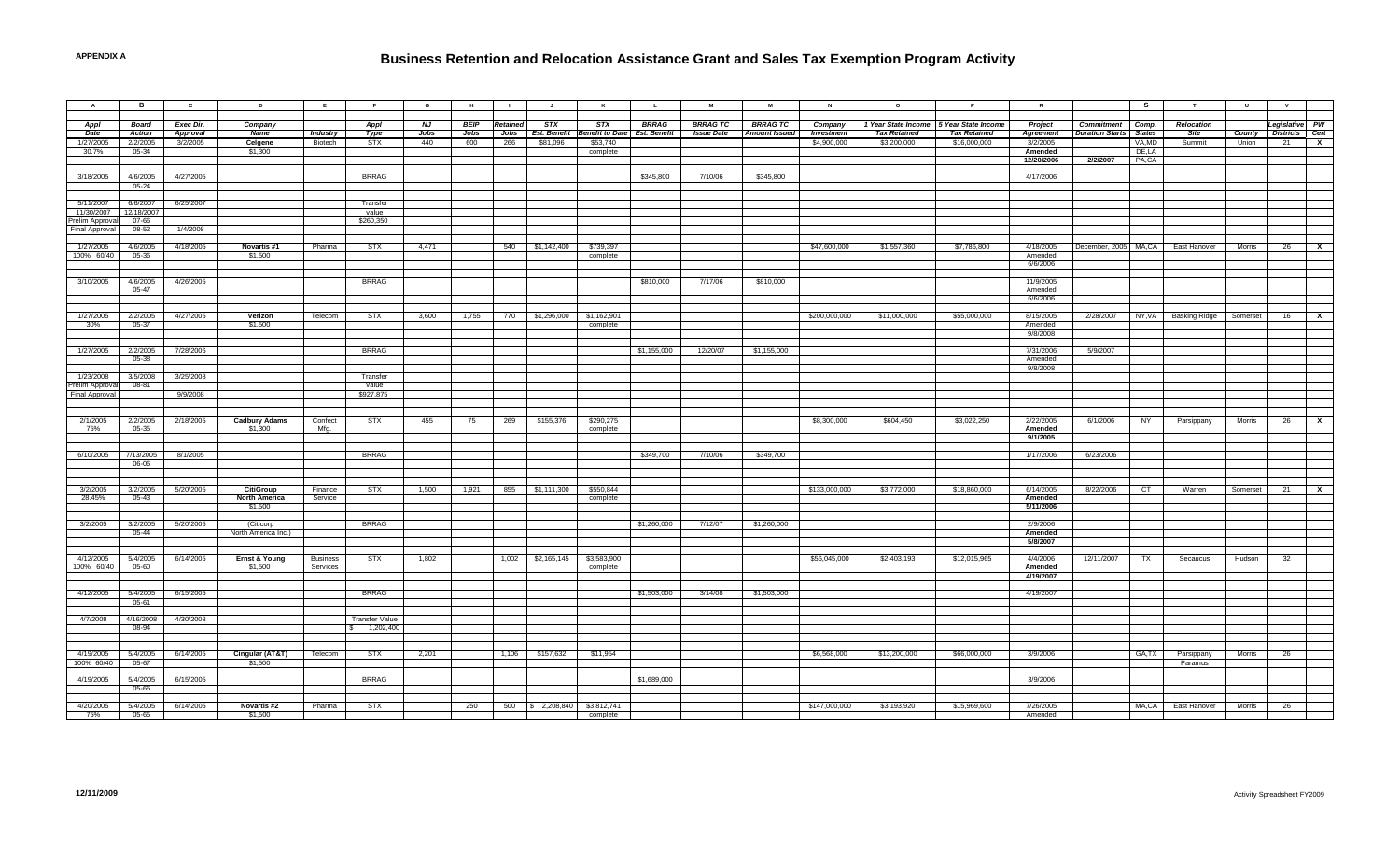| A                        | в                    | $\mathbf{c}$ | D                                       | E                  | F                  | G     | н           | $\blacksquare$ | $\mathsf{J}$ | к                                              |              | M                 | M                    | $\,$ N       | $\circ$                                 | $\mathbf{P}$        | R                       |                               | s              | T                                       | $\cup$        | $\mathbf{V}$                 |              |
|--------------------------|----------------------|--------------|-----------------------------------------|--------------------|--------------------|-------|-------------|----------------|--------------|------------------------------------------------|--------------|-------------------|----------------------|--------------|-----------------------------------------|---------------------|-------------------------|-------------------------------|----------------|-----------------------------------------|---------------|------------------------------|--------------|
| Appl                     | <b>Board</b>         | Exec Dir.    | Company                                 |                    | <b>Appl</b>        | NJ    | <b>BEIP</b> | Retained       | STX          | <b>STX</b>                                     | <b>BRRAG</b> | <b>BRRAG TC</b>   | <b>BRRAG TC</b>      | Company      | 1 Year State Income 5 Year State Income |                     | Project                 | Commitment Comp.              |                | Relocation                              |               | Legislative PW               |              |
| Date                     | <b>Action</b>        | Approval     | Name                                    | <b>Industry</b>    | Type               | Jobs  | Jobs        |                |              | Jobs Est. Benefit Benefit to Date Est. Benefit |              | <b>Issue Date</b> | <b>Amount Issued</b> | Investment   | <b>Tax Retained</b>                     | <b>Tax Retained</b> | Agreement<br>12/27/2007 | <b>Duration Starts</b> States |                | <b>Site</b>                             |               | <b>County Districts Cert</b> |              |
|                          |                      |              |                                         |                    |                    |       |             |                |              |                                                |              |                   |                      |              |                                         |                     |                         |                               |                |                                         |               |                              |              |
| 9/30/2005                | 10/5/2005<br>06-27   | 11/7/2005    |                                         |                    | <b>BRRAG</b>       |       |             |                |              |                                                | \$750,000    | 6/3/09            | \$729,000            |              |                                         |                     | 10/20/2008              |                               |                |                                         |               |                              |              |
|                          |                      |              |                                         |                    |                    |       |             |                |              |                                                |              |                   |                      |              |                                         |                     |                         |                               |                |                                         |               |                              |              |
| 4/26/2005                | 5/4/2005             | 5/6/2005     | <b>Mellon LLC</b>                       | Finance            | <b>BRRAG</b>       | 738   |             | 733            |              |                                                | \$1,099,500  | 2/19/08           | \$1,099,500          | \$19,000,000 | \$2,100,000                             | \$10,500,000        | 9/14/2006               | 1/3/2008                      | NY,PA          | Jersey City                             | Hudson 31, 32 |                              |              |
|                          | 05-64                |              |                                         | Service            |                    |       |             |                |              |                                                |              |                   |                      |              |                                         |                     | Amended                 |                               |                |                                         |               |                              |              |
|                          |                      |              |                                         |                    |                    |       |             |                |              |                                                |              |                   |                      |              |                                         |                     | 11/30/2007              |                               |                |                                         |               |                              |              |
| 6/12/2008                | 6/18/2008            | 7/3/2008     |                                         |                    | Transfer           |       |             |                |              |                                                |              |                   |                      |              |                                         |                     |                         |                               |                |                                         |               |                              |              |
|                          | 08-114               |              |                                         |                    | value<br>\$879,600 |       |             |                |              |                                                |              |                   |                      |              |                                         |                     |                         |                               |                |                                         |               |                              |              |
|                          |                      |              |                                         |                    |                    |       |             |                |              |                                                |              |                   |                      |              |                                         |                     |                         |                               |                |                                         |               |                              |              |
|                          |                      |              |                                         |                    |                    |       |             |                |              |                                                |              |                   |                      |              |                                         |                     |                         |                               |                |                                         |               |                              |              |
| 5/12/2005                | 6/1/2005             | 6/28/2005    | <b>McMaster-Carr</b>                    | Dist.              | <b>BRRAG</b>       | 667   |             | 570            |              |                                                | \$855,000    | 4/27/07           | \$855,000            | \$41,500,000 | \$725,000                               | \$3,625,000         | 9/14/2006               | 2/14/2007                     |                | PA, OH   Washington Twp.                | Mercer        | 30 <sup>7</sup>              | $\mathbf{x}$ |
|                          | 05-75                |              | \$1,500                                 | Warehouse          |                    |       |             |                |              |                                                |              |                   |                      |              |                                         |                     |                         |                               |                |                                         |               |                              |              |
|                          |                      |              |                                         |                    |                    |       |             |                |              |                                                |              |                   |                      |              |                                         |                     |                         |                               |                |                                         |               |                              |              |
| 5/13/2005<br>80% 60/40   | 6/1/2005<br>05-76    | 6/28/2005    | Eisai. Inc.<br>\$1,300                  | Pharma             | <b>STX</b>         | 250   | 50          | 250            | \$677,280    | \$865,325<br>complete                          |              |                   |                      | \$31,000,000 | \$2,200,000                             | \$11,000,000        | 3/9/2006                | 12/22/2006                    |                | NC   Woodcliff Lake                     | Bergen        | 39                           | $\mathbf{x}$ |
|                          |                      |              |                                         |                    |                    |       |             |                |              |                                                |              |                   |                      |              |                                         |                     |                         |                               |                |                                         |               |                              |              |
| 5/13/2005                | 6/1/2005             | 6/28/2005    |                                         |                    | <b>BRRAG</b>       |       |             |                |              |                                                | \$325,500    | 4/27/07           | \$325,000            |              |                                         |                     | 1/24/2007               |                               |                |                                         |               |                              |              |
|                          | $05 - 77$            |              |                                         |                    |                    |       |             |                |              |                                                |              |                   |                      |              |                                         |                     |                         |                               |                |                                         |               |                              |              |
|                          |                      |              |                                         |                    |                    |       |             |                |              |                                                |              |                   |                      |              |                                         |                     |                         |                               |                |                                         |               |                              |              |
| 6/10/2005                | 7/13/2005            | 7/27/2005    | Rhodia Inc.                             |                    | <b>BRRAG</b>       |       |             | 314            |              |                                                | \$408,200    | 10/1/07           | \$408,200            | \$2,000,000  | \$1,068,398                             | \$5,341,989         | 8/8/2007                | 9/6/2007                      | PA,GA          | Cranbury                                | Middlesex     | 14                           |              |
|                          | 06-08                |              | \$1,300                                 |                    |                    |       |             |                |              |                                                |              |                   |                      |              |                                         |                     |                         |                               | NC,TX          |                                         |               |                              |              |
|                          |                      |              |                                         |                    |                    |       |             |                |              |                                                |              |                   |                      |              |                                         |                     |                         |                               |                |                                         |               |                              |              |
| 1/23/2006<br>85%         | 2/1/2006<br>06-48    | 2/23/2006    | Metlife<br>\$1,500                      | Finance<br>Service | <b>STX</b>         | 4,015 | 400         | 2,308          | \$734,400    | \$146,057                                      |              |                   |                      | \$36,000,000 | \$9,170,000                             | \$45,850,000        | 5/24/2006               |                               | NY,FL<br>CT,MA | Bridgewater                             | Somerset      | 16                           |              |
|                          |                      |              |                                         |                    |                    |       |             |                |              |                                                |              |                   |                      |              |                                         |                     |                         |                               |                |                                         |               |                              |              |
| 1/23/2006                | 2/1/2006             | 2/23/2006    |                                         |                    | <b>BRRAG</b>       |       |             |                |              |                                                | \$3,462,000  |                   |                      |              |                                         |                     | Draft11/15/06           |                               |                |                                         |               |                              |              |
|                          |                      |              |                                         |                    |                    |       |             |                |              |                                                |              |                   |                      |              |                                         |                     |                         |                               |                |                                         |               |                              |              |
| 5/16/2006                | 6/7/2006             | 7/14/2006    | <b>Bed Bath &amp; Beyond</b>            | Dist.              | <b>STX</b>         | 2,688 | 160         | 500            | \$691,200    | \$423,523                                      |              |                   |                      | \$15,000,000 | \$145,513                               | \$727,565           | 8/4/2007                |                               |                | PA   Woodbridge or   Middlesex   19, 13 |               |                              |              |
| 76% 60/40                | 06-63                |              | \$1,500                                 |                    |                    |       |             |                |              | complete                                       |              |                   |                      |              |                                         |                     |                         |                               |                | Perth Amboy                             |               |                              |              |
|                          |                      |              |                                         |                    |                    |       |             |                |              |                                                |              |                   |                      |              |                                         |                     |                         |                               |                |                                         |               |                              |              |
| 5/16/2006                | 6/7/2006             | 7/17/2006    |                                         |                    | <b>BRRAG</b>       |       |             |                |              |                                                | \$750,000    |                   |                      |              |                                         |                     | 11/30/2007              |                               |                |                                         |               |                              |              |
|                          | 06-64                |              |                                         |                    |                    |       |             |                |              |                                                |              |                   |                      |              |                                         |                     |                         |                               |                |                                         |               |                              |              |
| 6/9/2006                 | 9/14/2006            | 10/3/2006    | <b>Louis Berger Group</b>               | Engineer           | <b>BRRAG</b>       | 309   |             | 309            |              |                                                | \$370,800    | 6/30/08           | \$370,800            | \$1,000,000  | \$665,000                               | \$3,325,000         | 3/31/2008               | 6/27/2008                     | NY             | Morristown                              | Morris        | <b>TBD</b>                   | $\mathbf{x}$ |
|                          | 07-20                |              | \$1,200                                 | Service            |                    |       |             |                |              |                                                |              |                   |                      |              |                                         |                     |                         |                               |                |                                         |               |                              |              |
|                          |                      |              |                                         |                    |                    |       |             |                |              |                                                |              |                   |                      |              |                                         |                     |                         |                               |                |                                         |               |                              |              |
| 7/10/2006<br>83.5% 60/40 | 7/24/2006<br>$07-15$ | 8/9/2006     | <b>Deloitte &amp; Touche</b><br>\$1,500 | Finance<br>Service | <b>STX</b>         | 1,229 | 280         | 822            | \$1,010,331  | \$774,530<br>complete                          |              |                   |                      | \$39,161,000 | \$3,473,000                             | \$17,365,000        | 11/8/2007               | 2/15/2008                     | PA, NY         | Morris or<br>Middlesex                  | TBD           |                              |              |
|                          |                      |              |                                         |                    |                    |       |             |                |              |                                                |              |                   |                      |              |                                         |                     |                         |                               |                |                                         |               |                              |              |
| 7/10/2006                | 7/24/2006            | 8/9/2006     |                                         |                    | <b>BRRAG</b>       |       |             |                |              |                                                | \$1,233,000  | 9/22/08           | \$1,233,000          |              |                                         |                     | 8/29/2008               | 1/22/2008                     |                |                                         |               |                              |              |
|                          |                      |              |                                         |                    |                    |       |             |                |              |                                                |              |                   |                      |              |                                         |                     |                         |                               |                |                                         |               |                              |              |
| 9/3/2008                 | 10/15/2008           |              |                                         |                    | Transfer<br>Value  |       |             |                |              |                                                |              |                   |                      |              |                                         |                     |                         |                               |                |                                         |               |                              |              |
|                          |                      |              |                                         |                    | \$924,750          |       |             |                |              |                                                |              |                   |                      |              |                                         |                     |                         |                               |                |                                         |               |                              |              |
|                          |                      |              |                                         |                    |                    |       |             |                |              |                                                |              |                   |                      |              |                                         |                     |                         |                               |                |                                         |               |                              |              |
|                          |                      |              |                                         |                    |                    |       |             |                |              |                                                |              |                   |                      |              |                                         |                     |                         |                               |                |                                         |               |                              |              |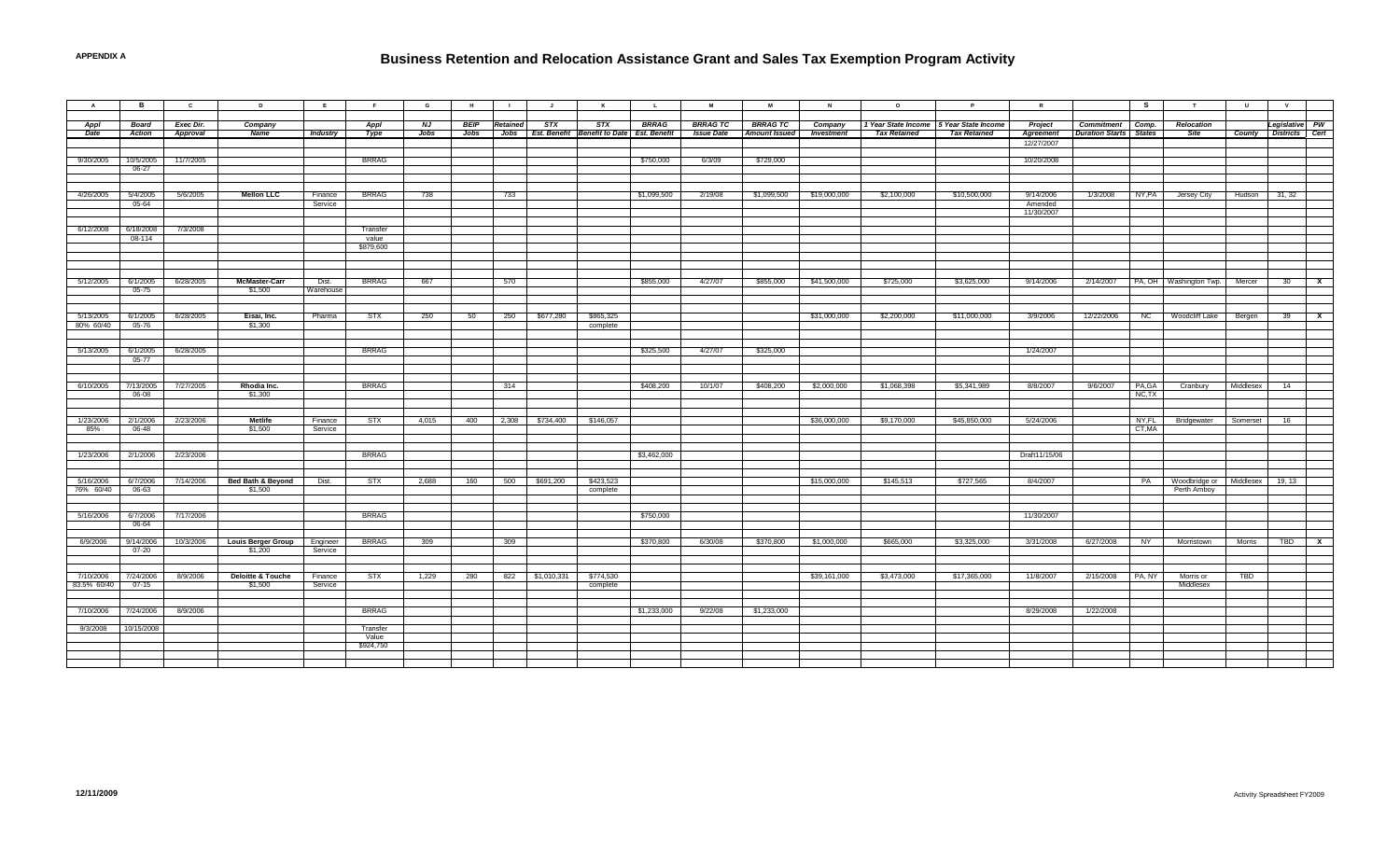### **Business Retention and Relocation Assistance Grant and Sales Tax Exemption Program Activity**

| $\overline{A}$ | в.            | $\mathbf{c}$ | $\mathbf{D}$             | E               | F            | G           | H           | $\blacksquare$  | - 1                 | K                                   | $\mathsf{L}$ | M                 | M                    | N                 | $\circ$                                 | P                   | $\mathbb{R}$          |                               | <b>S</b>  | T                           | $\cup$        | $\mathbf{v}$   |  |
|----------------|---------------|--------------|--------------------------|-----------------|--------------|-------------|-------------|-----------------|---------------------|-------------------------------------|--------------|-------------------|----------------------|-------------------|-----------------------------------------|---------------------|-----------------------|-------------------------------|-----------|-----------------------------|---------------|----------------|--|
|                |               |              |                          |                 |              |             |             |                 |                     |                                     |              |                   |                      |                   |                                         |                     |                       |                               |           |                             |               |                |  |
|                |               |              |                          |                 |              |             |             |                 |                     |                                     |              |                   |                      |                   |                                         |                     |                       |                               |           |                             |               |                |  |
| Appl           | <b>Board</b>  | Exec Dir.    | Company                  |                 | Appl         | NJ          | <b>BEIP</b> | <b>Retained</b> | STX                 | STX                                 | <b>BRRAG</b> | <b>BRRAG TC</b>   | <b>BRRAG TC</b>      | Company           | 1 Year State Income 5 Year State Income |                     | Project               | Commitment                    | Comp.     | Relocation                  |               | Legislative PW |  |
| Date           | <b>Action</b> | Approval     | <b>Name</b>              | <b>Industry</b> | Type         | <b>Jobs</b> | <b>Jobs</b> | Jobs            | <b>Est. Benefit</b> | <b>Benefit to Date Est. Benefit</b> |              | <b>Issue Date</b> | <b>Amount Issued</b> | <b>Investment</b> | <b>Tax Retained</b>                     | <b>Tax Retained</b> | Agreement             | <b>Duration Starts</b> States |           | Site                        | <b>County</b> | Districts Cert |  |
| 7/10/2006      | 7/24/2006     | 8/9/2006     | Wyndham                  | Hospitality     | STX          | 1,350       | 114         | 1,245           | \$584,498           |                                     |              |                   |                      | \$16,372,500      | \$4,329,135                             | \$21,645,675        | <b>Draft Sent</b>     |                               | PA, FL    | Parsippany                  | Morris        | 26             |  |
|                |               |              | \$1,500                  |                 |              |             |             |                 |                     |                                     |              |                   |                      |                   |                                         |                     | 3/27/2008             |                               |           |                             |               |                |  |
|                |               |              |                          |                 |              |             |             |                 |                     |                                     |              |                   |                      |                   |                                         |                     |                       |                               |           |                             |               |                |  |
| 7/10/2006      | 7/24/2006     | 8/9/2006     |                          |                 | <b>BRRAG</b> |             |             |                 |                     |                                     | \$1,867,500  |                   |                      |                   |                                         |                     | No                    |                               |           |                             |               |                |  |
|                |               |              |                          |                 |              |             |             |                 |                     |                                     |              |                   |                      |                   |                                         |                     |                       |                               |           |                             |               |                |  |
|                |               |              |                          |                 |              |             |             |                 |                     |                                     |              |                   |                      |                   |                                         |                     |                       |                               |           |                             |               |                |  |
| 8/1/2006       | 9/14/2006     | 10/3/2006    | <b>Conopco/Unilever</b>  | Food/Mfa.       | STX          | 1.481       | 242         |                 | 448 \$1,519,252     | \$1,135,776                         |              |                   |                      | \$78,100,000      | \$9,900,000                             | \$49,500,000        | 2/23/2007             |                               | NY        | Englewood                   | Bergen        | 37             |  |
| 34% 60/40      | $07 - 22$     |              | \$1,400                  |                 |              |             |             |                 |                     | thru Aug '09                        |              |                   |                      |                   |                                         |                     | Amended               |                               |           | <b>Cliffs</b>               |               |                |  |
|                |               |              |                          |                 |              |             |             |                 |                     |                                     |              |                   |                      |                   |                                         |                     | 12/18/2007            |                               |           |                             |               |                |  |
|                |               |              |                          |                 |              |             |             |                 |                     |                                     |              |                   |                      |                   |                                         |                     | <b>Renewed STX</b>    |                               |           |                             |               |                |  |
|                |               |              |                          |                 |              |             |             |                 |                     |                                     |              |                   |                      |                   |                                         |                     | 1/30/2008             |                               |           |                             |               |                |  |
|                |               |              |                          |                 |              |             |             |                 |                     |                                     |              |                   |                      |                   |                                         |                     |                       |                               |           |                             |               |                |  |
| 8/1/2006       | 9/14/2006     | 10/3/2006    |                          |                 | <b>BRRAG</b> |             |             |                 |                     |                                     | \$627,200    |                   |                      |                   |                                         |                     | <b>Execution Copy</b> |                               |           |                             |               |                |  |
|                |               |              |                          |                 |              |             |             |                 |                     |                                     |              |                   |                      |                   |                                         |                     | sent 4/23/08          |                               |           |                             |               |                |  |
|                |               |              |                          |                 |              |             |             |                 |                     |                                     |              |                   |                      |                   |                                         |                     |                       |                               |           |                             |               |                |  |
| 8/23/2006      | 9/14/2006     | 10/3/2006    | <b>Bayer</b>             | Pharma          | <b>STX</b>   | 775         |             | 320             | \$1,225,000         | \$644,242                           |              |                   |                      | \$35,500,000      | \$2,000,000                             | \$10,000,000        | 3/23/2007             |                               | Conn.     | Wayne                       | Passaic       | 40             |  |
| 100% 60/40     | $07 - 24$     |              | \$1,400                  |                 |              |             |             |                 |                     | complete                            |              |                   |                      |                   |                                         |                     |                       |                               |           |                             |               |                |  |
|                |               |              |                          |                 |              |             |             |                 |                     |                                     |              |                   |                      |                   |                                         |                     |                       |                               |           |                             |               |                |  |
|                |               |              |                          |                 |              |             |             |                 |                     |                                     |              |                   |                      |                   |                                         |                     |                       |                               |           |                             |               |                |  |
| 8/23/2006      | 9/14/2006     | 10/3/2006    |                          |                 | <b>BRRAG</b> |             |             |                 |                     |                                     | \$448,000    |                   |                      |                   |                                         |                     | 3/4/2008              |                               |           |                             |               |                |  |
|                | 07-25         |              |                          |                 |              |             |             |                 |                     |                                     |              |                   |                      |                   |                                         |                     |                       |                               |           |                             |               |                |  |
|                |               |              |                          |                 |              |             |             |                 |                     |                                     |              |                   |                      |                   |                                         |                     |                       |                               |           |                             |               |                |  |
| 9/8/2006       | 10/18/2006    | 11/3/2006    | Maidenform               | Apparel         | <b>BRRAG</b> | 300         |             | 250             |                     |                                     | \$302,400    | 6/30/08           | \$300,000            | \$500,000         | \$908,871                               | \$4,544,355         | 6/28/2007             | 1/10/2008                     | NY,NC     | Iselin                      | Middlesex     | 19             |  |
|                | 07-09         |              | \$1,200                  |                 |              |             |             |                 |                     |                                     |              |                   |                      |                   |                                         |                     |                       |                               |           |                             |               |                |  |
|                |               |              |                          |                 |              |             |             |                 |                     |                                     |              |                   |                      |                   |                                         |                     |                       |                               |           |                             |               |                |  |
|                |               |              |                          |                 |              |             |             |                 |                     |                                     |              |                   |                      |                   |                                         |                     |                       |                               |           |                             |               |                |  |
| 6/5/2007       | 6/21/2007     | 6/25/2007    | <b>Novo Nordisk</b>      | Pharma          | STX          | 733         | 100         | 300             | \$1,387,680         | \$668,328                           |              |                   |                      | \$20,000,000      | \$1,000,000                             | \$5,000,000         | 12/14/2007            |                               | PA        | Plainsboro                  | Middlesex     | 14             |  |
|                | $07 - 45$     |              | \$1,400                  |                 |              |             |             |                 |                     |                                     |              |                   |                      |                   |                                         |                     |                       |                               |           |                             |               |                |  |
| 59%            |               |              |                          |                 |              |             |             |                 |                     | complete                            |              |                   |                      |                   |                                         |                     |                       |                               |           |                             |               |                |  |
| Amended App.   | 07-70         |              |                          |                 |              |             |             |                 |                     |                                     |              |                   |                      |                   |                                         |                     |                       |                               |           |                             |               |                |  |
|                |               |              |                          |                 |              |             |             |                 |                     |                                     |              |                   |                      |                   |                                         |                     |                       |                               |           |                             |               |                |  |
| 6/5/2007       | 6/6/2007      | 6/25/2007    |                          |                 | <b>BRRAG</b> |             |             |                 |                     |                                     | \$420,000    | 5/11/09           | \$350,000            |                   |                                         |                     | 2/8/2008              |                               |           |                             |               |                |  |
|                | $07 - 44$     |              |                          |                 |              |             |             |                 |                     |                                     |              |                   |                      |                   |                                         |                     |                       |                               |           |                             |               |                |  |
| Amended App.   | $07 - 71$     |              |                          |                 |              |             |             |                 |                     |                                     |              |                   |                      |                   |                                         |                     |                       |                               |           |                             |               |                |  |
|                |               |              |                          |                 |              |             |             |                 |                     |                                     |              |                   |                      |                   |                                         |                     |                       |                               |           |                             |               |                |  |
| 8/3/2007       | 8/22/2007     | 9/11/2007    | L'Oreal                  | Cosmetics       | <b>STX</b>   | 2976        | 200         | 399             | \$616,000           |                                     |              |                   |                      | \$120,200,000     | \$890,568                               | \$4,452,840         | No                    |                               | <b>NY</b> | North Brunswick   Middlesex |               | 17             |  |
|                | 08-30         |              | \$1,400                  | Mfg.            |              |             |             |                 |                     |                                     |              |                   |                      |                   |                                         |                     |                       |                               |           |                             |               |                |  |
|                |               |              |                          |                 |              |             |             |                 |                     |                                     |              |                   |                      |                   |                                         |                     |                       |                               |           |                             |               |                |  |
| 8/3/2007       | 8/22/2007     | 9/11/2007    |                          |                 | <b>BRRAG</b> |             |             |                 |                     |                                     | \$558,600    |                   |                      |                   |                                         |                     | No                    |                               |           |                             |               |                |  |
|                | 08-31         |              |                          |                 |              |             |             |                 |                     |                                     |              |                   |                      |                   |                                         |                     |                       |                               |           |                             |               |                |  |
|                |               |              |                          |                 |              |             |             |                 |                     |                                     |              |                   |                      |                   |                                         |                     |                       |                               |           |                             |               |                |  |
| 12/12/2007     | 1/16/2008     | 2/4/2008     | <b>MRS Associates</b>    | Collection      | <b>BRRAG</b> | 408         |             | 296             |                     |                                     | \$360,000    | 8/12/09           | \$355,200            | \$3,152,000       | \$720,808                               | \$3,604,040         | 4/14/2009             | 4/14/2009                     | AZ        | Cherry Hill                 | Camden        | 6              |  |
|                | $08 - 71$     |              | \$1,200                  | Services        |              |             |             |                 |                     |                                     |              |                   |                      |                   |                                         |                     |                       |                               |           |                             |               |                |  |
|                |               |              |                          |                 |              |             |             |                 |                     |                                     |              |                   |                      |                   |                                         |                     |                       |                               |           |                             |               |                |  |
|                |               |              |                          |                 |              |             |             |                 |                     |                                     |              |                   |                      |                   |                                         |                     |                       |                               |           |                             |               |                |  |
| 1/7/2008       | 1/16/2008     | 2/4/2008     | <b>State Street Corp</b> | Finance         | <b>BRRAG</b> | 748         | 350         | 508             |                     |                                     | \$762,000    |                   |                      | \$24,936,875      | \$4,091,287                             | \$20,456,435        | 11/19/2008            |                               | <b>PA</b> | Princeton                   | Mercer        | 15             |  |
|                | 08-69         |              | \$1,500                  | Service         |              |             |             |                 |                     |                                     |              |                   |                      |                   |                                         |                     |                       |                               |           |                             |               |                |  |
|                |               |              |                          |                 |              |             |             |                 |                     |                                     |              |                   |                      |                   |                                         |                     |                       |                               |           |                             |               |                |  |
|                |               |              |                          |                 |              |             |             |                 |                     |                                     |              |                   |                      |                   |                                         |                     |                       |                               |           |                             |               |                |  |
|                |               |              |                          |                 |              |             |             |                 |                     |                                     |              |                   |                      |                   |                                         |                     |                       |                               |           |                             |               |                |  |